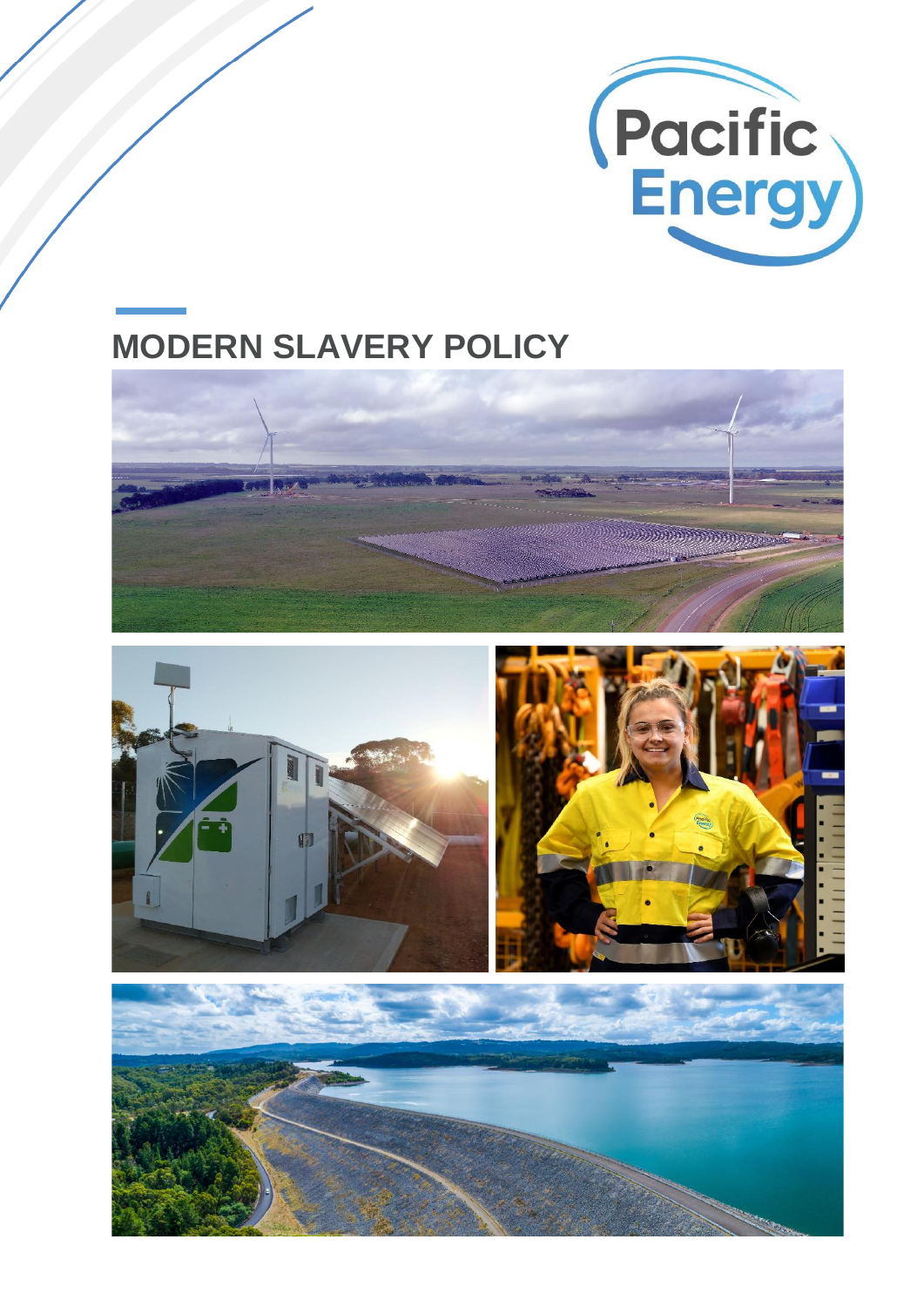## **TABLE OF CONTENTS**

| 1 <sup>1</sup> |       |  |
|----------------|-------|--|
| 1.1            |       |  |
| 1.2            |       |  |
| 1.3            |       |  |
| 1.4            |       |  |
| 2.             |       |  |
| 2.1            |       |  |
| 2.2            |       |  |
| 3.             |       |  |
| 3.1            |       |  |
| 3.2            |       |  |
| 3.3            |       |  |
| 3.4            |       |  |
|                | 3.4.1 |  |
| 4.             |       |  |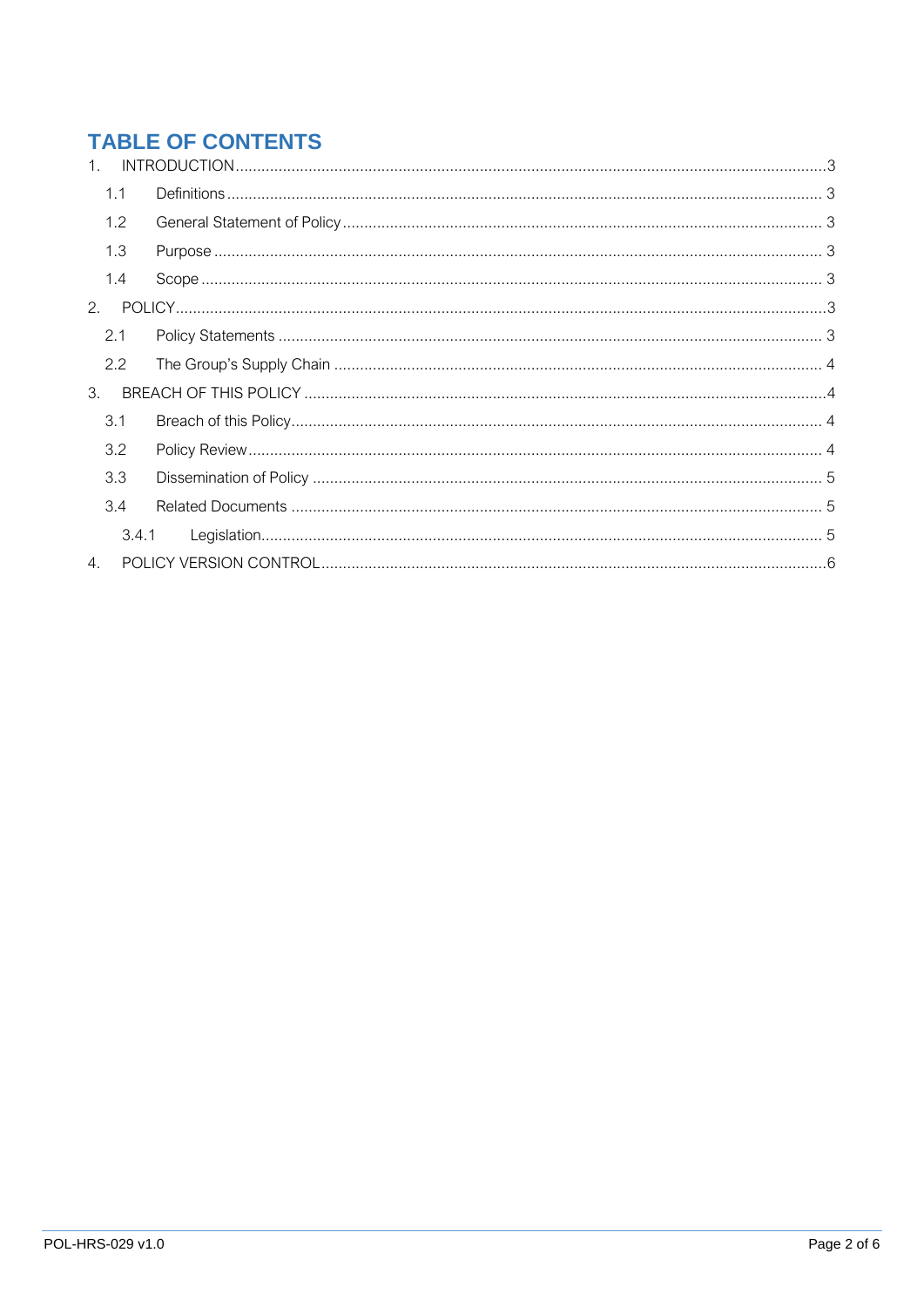### <span id="page-2-0"></span>**1. INTRODUCTION**

<span id="page-2-1"></span>**1.1 Definitions**

| <b>Dellinuons</b> |                                                                                                                      |  |  |
|-------------------|----------------------------------------------------------------------------------------------------------------------|--|--|
| <b>Employees</b>  | All staff, contractors, consultants and temporary workers of the<br>Pacific Energy group of companies (Group).       |  |  |
| Manager           | An individual employee's direct supervisor/manager                                                                   |  |  |
| <b>CEO</b>        | <b>Chief Executive Officer</b>                                                                                       |  |  |
| Supplier          | A person who supplies goods and services to the Group (whether<br>paid or unpaid) and any employees of the Supplier. |  |  |

#### <span id="page-2-2"></span>**1.2 General Statement of Policy**

Modern slavery is a term which covers a range of exploitative practices including human trafficking, sexual exploitation, forced labour, forced criminality, domestic servitude, child exploitation and forced organ removal.

The Group is committed to limiting the risk of modern slavery within its own business, within its supply chains and through any other business relationship.

#### <span id="page-2-3"></span>**1.3 Purpose**

The purpose of this Policy is to:

- − limit the risk of modern slavery occurring within the Group, its supply chain or in any other business relationship;
- − demonstrate the Group's commitment to only doing business with those who fully comply with the Modern Slavery Act; and
- − ensure compliance with the Modern Slavery Act.

#### <span id="page-2-4"></span>**1.4 Scope**

This policy applies to all staff, contractors, consultants and temporary workers of the Group.

## <span id="page-2-5"></span>**2. POLICY**

#### <span id="page-2-6"></span>**2.1 Policy Statements**

- − All employment with the Group is voluntary.
- − The Group does not use or condone, child or forced labour in any of its operations or premises and works to ensure these practices are not present in its workforce or supply chain.
- − The Group does not tolerate any form of unacceptable treatment of workers, including but not limited to the exploitation of children, physical punishment or abuse, or involuntary servitude.
- − The Group abides by all laws and regulations regarding pay practices and the classification of employment according to job level and status.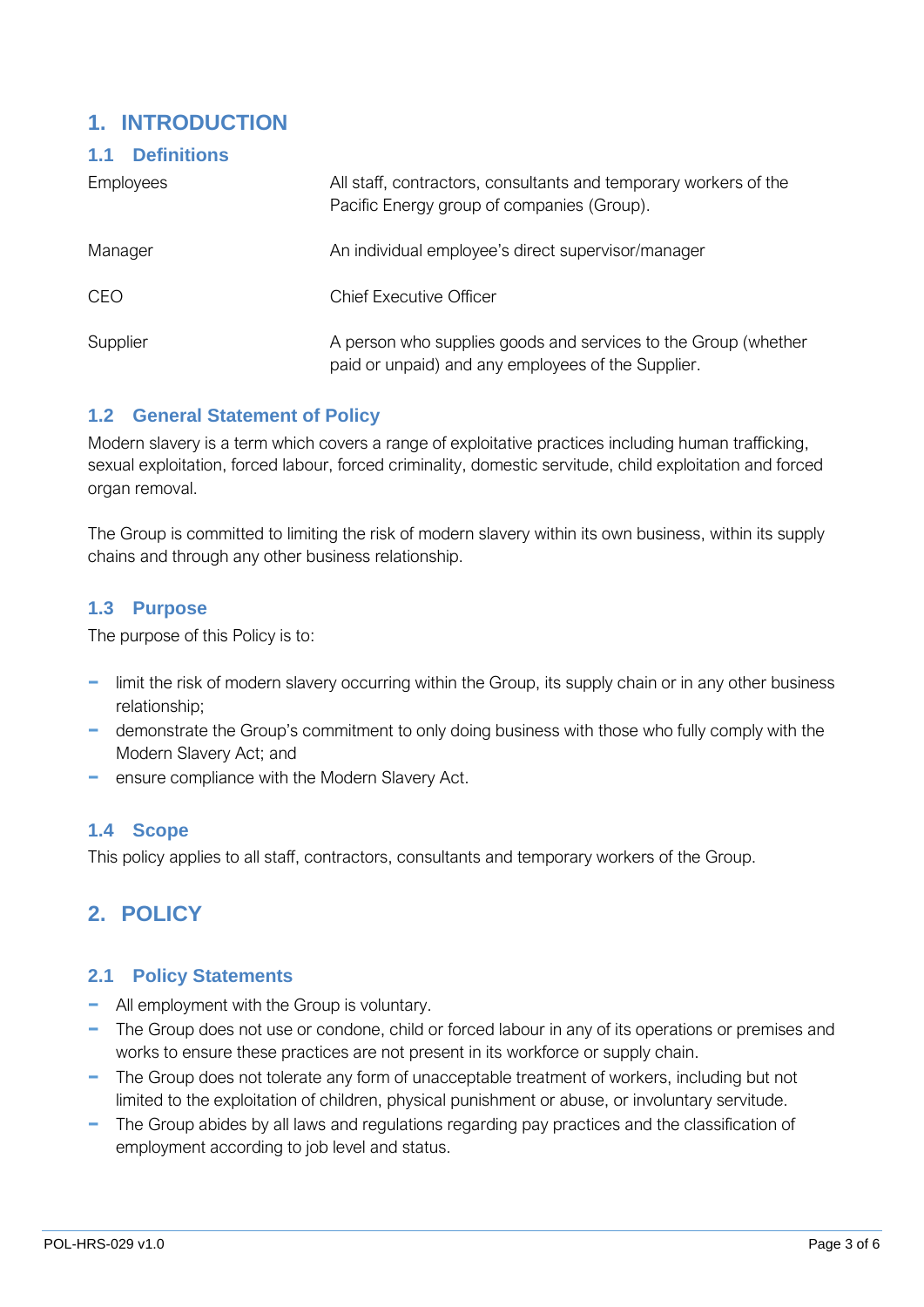- − Where the Group is made aware of modern slavery practices in its own business or within its supply chain, the Group will investigate all claims and if valid, resolve the issue in line with the values expressed in this Policy.
- − The Group conducts risk assessments to determine which parts of the business and supply chains are most at risk from modern slavery to ensure focus on those areas.
- − This Policy will be used to underpin and inform any statement on modern slavery that the Group is required to produce as a result of legislative requirements in any country in which the Group operates.

#### <span id="page-3-0"></span>**2.2 The Group's Supply Chain**

- − The Group expects its Suppliers and Customers to have similar values to the Company in relation to modern slavery.
- − The Group engages with Suppliers and Customers to promote and support anti-slavery practices throughout the Group's supply chain.
- − The Group is committed to introducing anti-slavery obligations in all Supplier contracts. As part of their contractual obligations, Suppliers will agree to undertake a process so the Group can gauge the Supplier's ongoing commitment to eradicating modern slavery within its own business and those of its own suppliers.

## <span id="page-3-1"></span>**3. BREACH OF THIS POLICY**

#### <span id="page-3-2"></span>**3.1 Breach of this Policy**

Any breach of this Policy will be taken seriously and dealt with on a case by case basis.

A breach of this Policy by an Employee may lead to disciplinary action being taken in accordance with the Group's disciplinary process. Serious breaches may be regarded as gross misconduct and may lead to immediate dismissal further to the Group's disciplinary procedure.

A breach of this Policy by a Supplier will also be dealt with on a case by case basis. Depending on the behaviour, the Group may choose to adopt a zero-tolerance stance towards the Supplier's behaviour and look at methods of preventing further engagement with the Supplier, or may decide to work with the Supplier so they become compliant with this Policy.

#### <span id="page-3-3"></span>**3.2 Policy Review**

The CEO will monitor the effectiveness and review the implementation of this policy, considering its suitability, adequacy and effectiveness. Any improvements identified will be made as soon as possible.

All employees are responsible for the success of this policy and should ensure they use it to disclose any suspected wrongdoing.

Employees are invited to comment on this policy and suggest ways in which it might be improved. Comments, suggestions and queries should be addressed to the Company Secretary.

This policy will be reviewed annually by 20 December.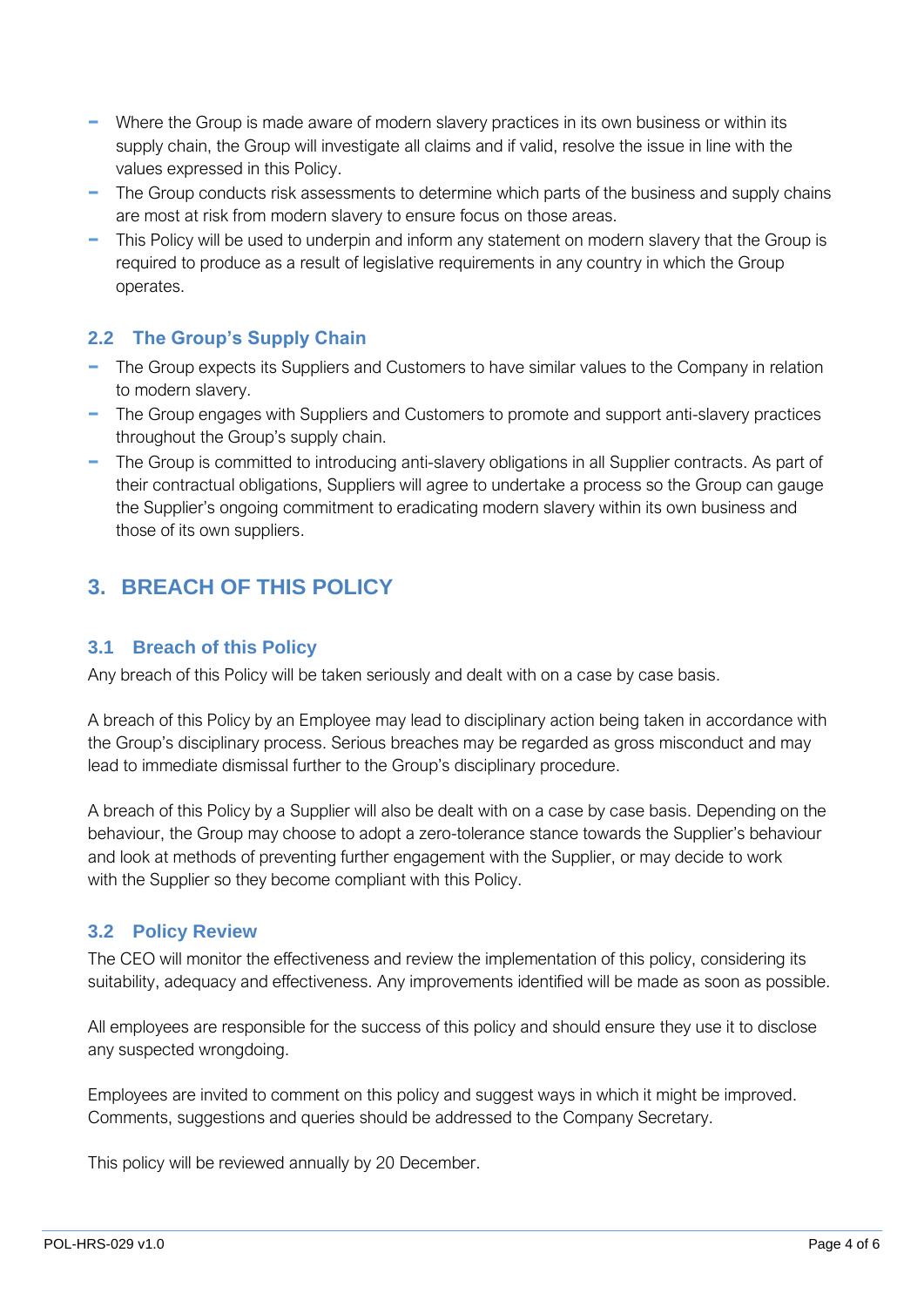#### <span id="page-4-0"></span>**3.3 Dissemination of Policy**

A copy of this policy will be provided to each employee upon commencement of employment and additional copies will be made available upon request.

#### <span id="page-4-1"></span>**3.4 Related Documents**

- <span id="page-4-2"></span>**3.4.1 Legislation**
- (i) Modern Slavery Act 2018

Jamie Cullen Group CEO

7 October 2020